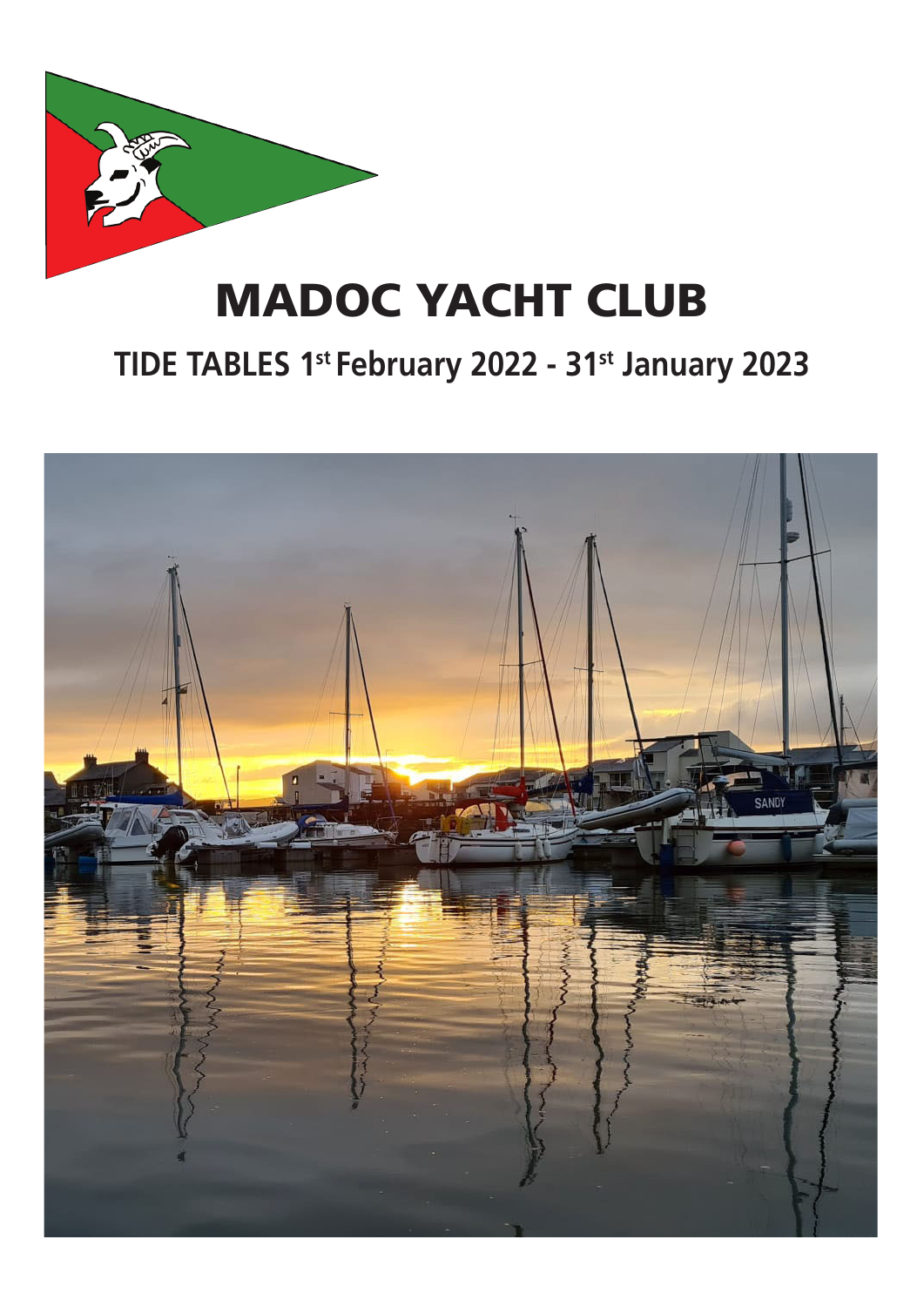#### **Madoc Yacht Club Tide Tables 2022**

These tables are from data relating to the Porthmadog Fairway Buoy. We advise that the tide data needs to be adjusted by adding approx 20 minutes for the harbour.

Whilst every care is taken in the preparation of these tide tables, MYC will not accept any liability for the consequences of using or the inability to use the information given or for any errors howsoever caused.

#### **Dates for your Calendar**

| 2 <sup>nd</sup> April 2022   | Pilot Race     |
|------------------------------|----------------|
| 19th June 2022               | League Race    |
| 13 <sup>th</sup> August 2022 | Madog Dash     |
| 27 <sup>th</sup> August 2022 | Annual Regatta |

**(All above dates are subject to Covid-19 changes/ restrictions – please refer to Madoc Yacht Club Web site for all up to date Calendar Dates and information).**

#### **Discounts**

The Purple Moose Brewery/Y Bragdy Mŵs Piws offers all MYC members a discount of 10% at their shop on the High Street in Porthmadog. You will need your membership card.

**Affiliation** Madoc Yacht Club is affiliated to:- **Royal Yacht Association Welsh Sea Rowing The Outdoor Partnership**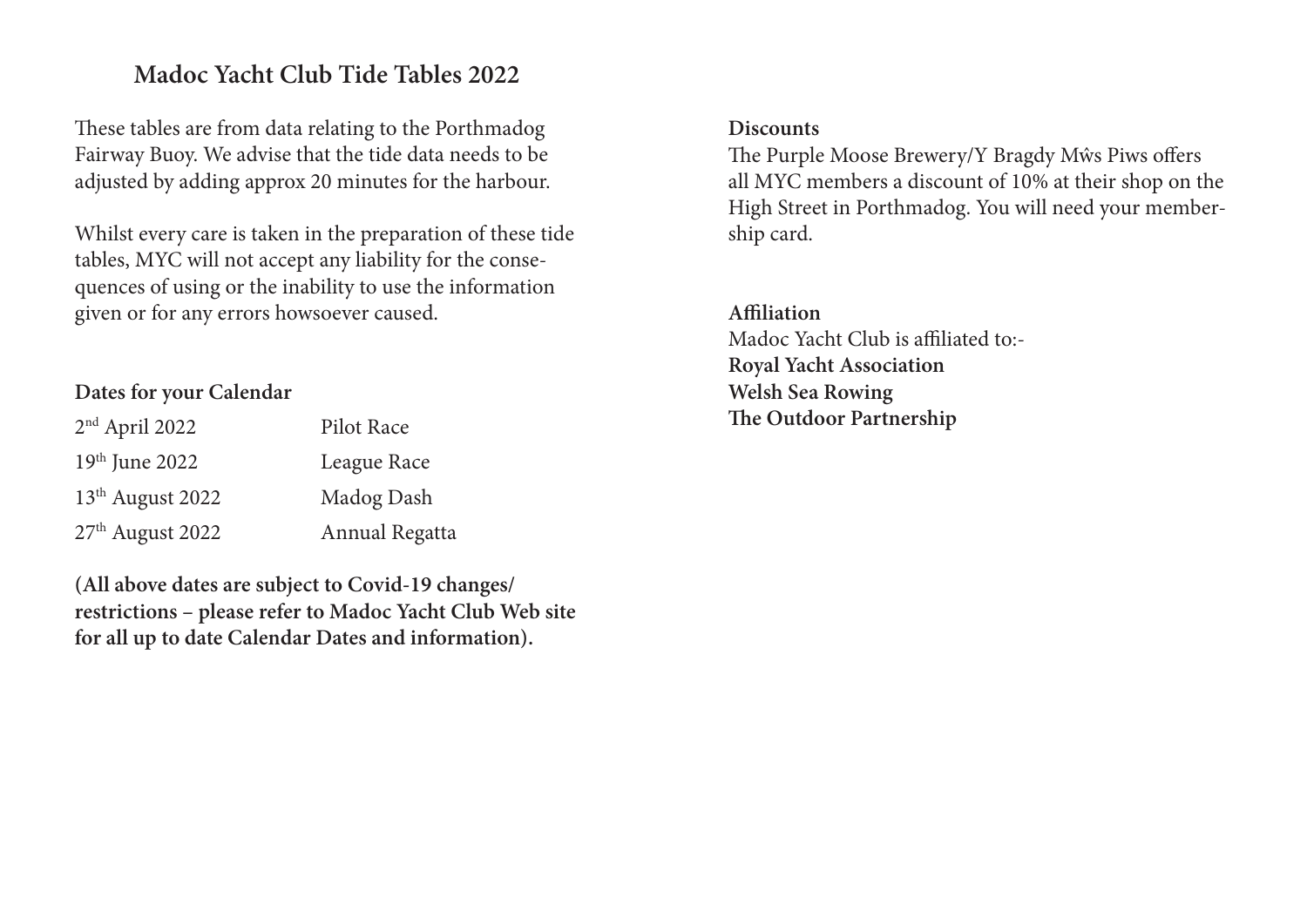# **Criccieth - February 2022** GMT (+0:00) **February 2022** Porthmadog Fairway Buoy

| 01<br>D | 03:16 0.5m<br>08:07 5.1m<br>Tue 15:42 0.2m<br>20:30 5.0m        |                      |     | 02 $^{04:01}_{08:49}$ 5.3m<br>Wed 16:26 0.2m<br>21:11 5.1m  |                            |          | 03 04:43 0.3m<br>09:30 5.3m<br>Thu 17:06 0.2m<br>21:50 5.0m |                    | Fri              | 04 $^{05:19}_{10:10}$ 0.4m<br>17:41 0.4m<br>22:29 4.8m               |  |
|---------|-----------------------------------------------------------------|----------------------|-----|-------------------------------------------------------------|----------------------------|----------|-------------------------------------------------------------|--------------------|------------------|----------------------------------------------------------------------|--|
| Sat     | 10:50 4.9m<br>18:15 0.7m<br>23:10 4.5m                          | $05^{05:53}_{00:60}$ | Sun | 06 06:25 0.8m<br>11:32 4.5m<br>18:47 1.0m<br>23:50 4.1m     |                            | Mon      | 12:14 4.1m<br>19:20 1.3m                                    | 07 $^{06:55}$ 1.1m | Tue<br>$\bullet$ | 08 00:34 3.8m<br>07:29 1.4m<br>13:03 3.8m<br>20:00 1.6m              |  |
|         | 08:16 1.7m<br>Wed 14:07 3.4m<br>20:59 1.9m                      | 09 01:28 3.4m        |     | 09:29 1.9m<br>Thu 15:35 3.3m<br>22:27 2.0m                  | 10 02:42 3.2m              | Fri      | 11:08 1.9m<br>17:08 3.3m<br>23:58 1.9m                      | 11 04:17 3.2m      |                  | 12 $^{05:37}$ 3.4m<br>Sat 18:09 3.5m                                 |  |
|         | 06:28 3.7m<br>Sun 13:27 1.4m<br>18:52 3.8m                      | 13 01:00 1.6m        |     | Mon 14:14 1.1m<br>19:26 4.1m                                | 14 $^{01:51}_{07:07}$ 4.0m | Tue      | 07:40 4.4m<br>14:56 0.8m<br>19:57 4.4m                      | 15 $_{02:33}$ 1.1m | Wed<br>$\circ$   | 16 03:12 0.8m<br>08:11 4.7m<br>15:34 0.6m<br>20:27 4.7m              |  |
|         | 17 03:48 0.6m<br>08:41 4.9m<br>Thu 16:09 0.4m<br>20:57 4.8m     |                      |     | 18 04:21 0.5m<br>09:12 5.1m<br>Fri 16:42 0.3m<br>21:28 4.9m |                            |          | 09:45 5.1m<br>Sat 17:15 0.4m<br>22:00 4.9m                  | 19 04:54 0.4m      | Sun              | $20^{05:26}_{0.40}$ $0.4m$<br>10:19 5.1m<br>17:47 0.5m<br>22:35 4.7m |  |
|         | $21^{05:58}$ 0.5m<br>10:56 4.9m<br>Mon 18:20 0.7m<br>23:14 4.5m |                      |     | $22^{06:32}$ 0.8m<br>Tue 18:57 1.0m<br>23:59 4.2m           |                            | Wed<br>◑ | 12:31 4.2m<br>19:41 1.3m                                    | $23^{07:11}$ 1.0m  | Thu              | 24 $^{00:58}$ 3.9m<br>13:42 3.8m<br>20:46 1.6m                       |  |
| Fri     | $25^{02:21}$ 3.6m<br>09:27 1.6m<br>15:20 3.5m<br>22:22 1.7m     |                      | Sat | $26^{04:04}$ 3.5m<br>11:15 1.5m<br>17:00 3.7m               |                            | Sun      | $27^{00.04}$ 1.5m<br>05:33 3.9m<br>12:46 1.2m<br>18:09 4.0m |                    | Mon              | 28 01:19 1.2m<br>06:31 4.3m<br>13:53 0.8m<br>18:59 4.4m              |  |

#### **March 2022** GMT (+1:00)/GMT (+0:00) Porthmadog Fairway Buoy

| 01<br>Tue | 02:18 0.8m<br>07:17 4.8m<br>14:46 0.5m<br>19:39 4.8m                |                    | $\bullet$         | 02 03:05 0.5m<br>Wed 15:30 0.2m<br>20:17 5.0m                               |                                   | Thu       | 03 03:48 0.3m<br>08:34<br>16:10 0.1m<br>20:53 5.1m          | 5.3m                        | Fri | 04 $^{04:24}$ 0.2m<br>09:09 5.4m<br>16:44 0.2m<br>21:26 5.1m          |                  |
|-----------|---------------------------------------------------------------------|--------------------|-------------------|-----------------------------------------------------------------------------|-----------------------------------|-----------|-------------------------------------------------------------|-----------------------------|-----|-----------------------------------------------------------------------|------------------|
| Sat       | 05 04:56 0.3m<br>09:43 5.2m<br>17:15 0.3m<br>22:00 4.9m             |                    | Sun               | 06 $^{05:25}_{0.10:10}$ $^{0.4m}$<br>10:18 5.0m<br>17:43 0.6m<br>22:33 4.7m |                                   |           | 10:52 4.6m<br>Mon 18:09 0.9m<br>23:08 4.3m                  | $07^{05:51}_{0.52}$ 0.7m    | Tue | 08 $^{06:17}$ 1.0m<br>11:28 4.2m<br>18:34 1.2m<br>23:43 4.0m          |                  |
|           | 12:08 3.8m<br>Wed 19:01 1.6m                                        | 09 $^{06:42}$ 1.3m | Thu<br>$\bullet$  | 07:16 1.6m<br>12:59 3.4m<br>19:42 1.9m                                      | 10 00:26 3.6m 11                  | Fri       | 08:17 1.9m<br>14:26 3.1m<br>21:14 2.1m                      | 01:26 3.2m                  | Sat | 12 03:21 3.1m<br>10:20 2.0m<br>16:32 3.1m<br>23:15 2.0m               |                  |
|           | 12:01 1.8m<br>Sun 17:49 3.4m                                        | 13 $^{05:07}$ 3.2m |                   | 14 $^{00:34}$ 1.8m<br>06:06 3.6m<br>Mon 13:04 1.5m<br>18:31 3.7m            |                                   | Tue       | 06:43 4.0m<br>13:52 1.1m                                    | 15 01:26 1.4m<br>19:03 4.1m |     | 16 02:09 1.1m<br>07:15 4.5m<br>Wed 14:33 0.8m<br>19:32 4.5m           |                  |
| Thu       | 07:45 4.8m<br>15:11 0.5m<br>20:01 4.8m                              | 17 $^{02:48}$ 0.7m | Fri<br>$\bigcirc$ | 08:15 5.2m<br>15:46 0.2m<br>20:30 5.0m                                      | 18 $^{03:25}_{08:15}$ 5 $^{0.5m}$ | Sat       | 08:45 5.3m<br>16:20 0.1m<br>21:01 5.2m                      | 19 $03:59$ 0.2m             | Sun | $20^{04:33}_{00:40}$ $5.40$<br>09:19 5.4m<br>16:54 0.2m<br>21:34 5.1m |                  |
|           | 21 05:06 0.2m<br>09:54 5.3m<br>Mon 17:26 0.3m<br>22:11 5.0m         |                    | Tue               | $22^{05:39}$ 0.4m<br>18:00 0.6m<br>22:51 4.7m                               |                                   |           | 23 06:14 0.7m<br>11:18 4.6m<br>Wed 18:36 1.0m<br>23:40 4.3m |                             | Thu | 24 $^{06:54}$ 1.0m<br>12:12 4.1m<br>19:18 1.4m                        |                  |
| Fri<br>◑  | $25^{00:39}_{07:49}$ 3.9m<br>07:48 1.4m<br>13:27 3.6m<br>20:26 1.7m |                    | Sat               | $26^{02:10}$ 3.5m<br>09:21 1.7m<br>15:16 3.4m<br>22:13 1.8m                 |                                   | Sun       | $05:03$ 3.5m<br>12:16 1.5m<br>17:59 3.6m                    |                             | Mon | $28^{00:58}$ 1.6m<br>06:28 3.9m<br>13:41<br>19:02 4.0m                | 1.2 <sub>m</sub> |
| Tue       | 29 02:08 1.2m<br>07:21 4.3m<br>14:41 0.8m<br>19:46 4.4m             |                    | Wed               | $30^{03:02}_{08:02}$ 0.8m<br>08:02 4.8m<br>15:28 0.5m<br>20:22 4.7m         |                                   | 31<br>Thu | 03:45 0.6m<br>08:38 5.0m<br>16:08 0.3m<br>20:55 4.9m        |                             |     |                                                                       |                  |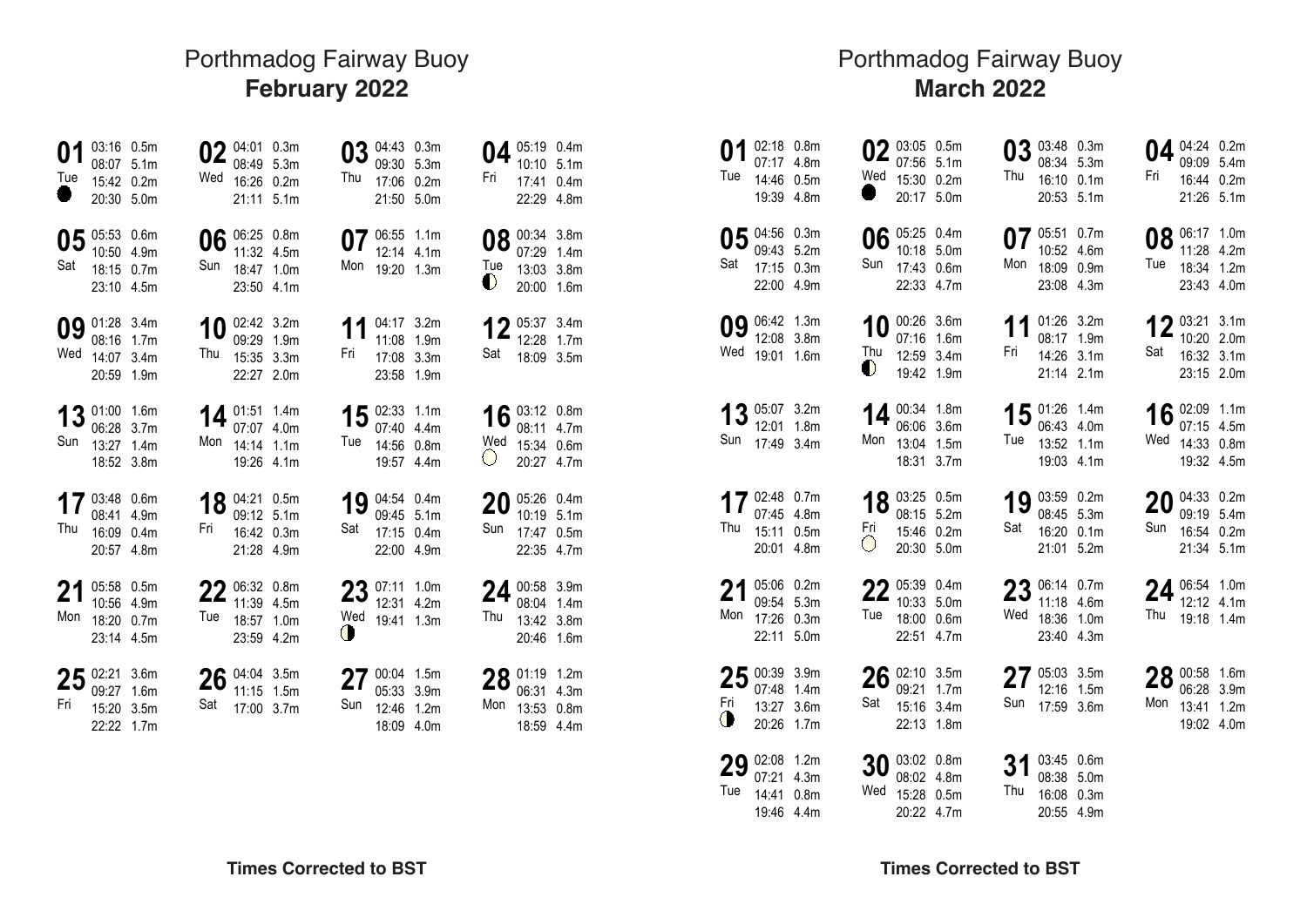## **Criccieth - April 2022** GMT (+1:00) **April 2022** Porthmadog Fairway Buoy

| 01<br>Fri        | 04:23 0.4m<br>09:11 5.2m<br>16:44 0.2m<br>21:27 5.0m    |      | Sat       | 04:57 0.3m<br>09:43<br>17:15 0.3m<br>21:58 5.0m             | 5.2m | 03<br>Sun      | 05:26 0.3m<br>10:15<br>17:44 0.4m<br>22:29 4.9m              | 5.1 <sub>m</sub>                     | Mon            | 05:54 0.5m<br>10:46<br>18:09 0.6m<br>23:00 4.7m         | 4.9 <sub>m</sub>                     |
|------------------|---------------------------------------------------------|------|-----------|-------------------------------------------------------------|------|----------------|--------------------------------------------------------------|--------------------------------------|----------------|---------------------------------------------------------|--------------------------------------|
| Tue              | 06:19 0.7m<br>11:18 4.6m<br>18:34 0.9m<br>23:33 4.4m    |      | 06<br>Wed | 06:44 1.0m<br>11:53<br>18:57 1.2m                           | 4.2m | Thu            | 00:08 4.0m<br>07:10<br>12:31<br>19:24 1.5m                   | 1.3 <sub>m</sub><br>3.8 <sub>m</sub> | Fri            | 08 $^{00:50}$ 3.7m<br>07:43<br>13:19 3.4m<br>20:00 1.8m | 1.6 <sub>m</sub>                     |
| Sat<br>$\bullet$ | 09 01:43 3.3m<br>08:36 1.9m<br>14:34 3.1m<br>21:13 2.1m |      | 10<br>Sun | 03:23 3.1m<br>10:28 2.0m<br>16:37 3.0m<br>23:15 2.1m        |      | Mon            | 05:16 3.2m<br>12:16<br>18:04 3.3m                            | 1.8 <sub>m</sub>                     | 12<br>Tue      | 00:45 1.8m<br>06:23<br>13:24 1.5m<br>18:52 3.7m         | 3.6 <sub>m</sub>                     |
| Wed              | 13 01:44 1.5m<br>07:05 4.0m<br>14:14 1.1m<br>19:25 4.1m |      | Thu       | 02:31 1.1m<br>07:38 4.5m<br>14:58 0.7m<br>19:56 4.5m        |      | Fri            | 15 $^{03:14}$ 0.7m<br>08:11 4.9m<br>15:39 0.4m<br>20:27 4.8m |                                      | Sat<br>$\circ$ | 16 03:54 0.4m<br>08:44 5.2m<br>16:18 0.2m<br>21:00 5.1m |                                      |
| Sun              | 17 04:33 0.2m<br>09:18 5.4m<br>16:55 0.1m<br>21:34 5.3m |      | Mon       | 18 05:10 0.1m<br>09:54 5.4m<br>17:31 0.1m<br>22:12 5.2m     |      | 19<br>Tue      | 05:47 0.1m<br>10:34 5.2m<br>18:07 0.3m<br>22:52 5.0m         |                                      | 20<br>Wed      | 06:23 0.4m<br>11:17 4.9m<br>18:43 0.7m<br>23:38 4.7m    |                                      |
| 21<br>Thu        | 07:02 0.7m<br>12:06 4.5m<br>19:22 1.0m                  |      | Fri       | $22^{00:30}$ 4.3m<br>07:47 1.1m<br>13:05 4.0m<br>20:10 1.4m |      | 23<br>Sat<br>◑ | 01:38 3.9m<br>08:50 1.4m<br>14:26 3.6m<br>21:24 1.7m         |                                      | 24<br>Sun      | 03:10 3.6m<br>10:24<br>16:11<br>23:06 1.7m              | 1.6 <sub>m</sub><br>3.4 <sub>m</sub> |
| Mon              | $25^{04:52}_{12:05}$ 3.7m<br>12:05<br>17:40 3.6m        | 1.5m | 26<br>Tue | 00:37 1.5m<br>06:07 4.0m<br>13:20<br>18:38 3.9m             | 1.2m | Wed            | 01:43 1.2m<br>06:57 4.3m<br>14:15 0.9m<br>19:21 4.3m         |                                      | 28<br>Thu      | 02:34 0.9m<br>07:38 4.6m<br>15:00 0.7m<br>19:57 4.5m    |                                      |
| Fri              | 29 03:16 0.7m<br>08:13 4.8m<br>15:38 0.5m               |      | 30<br>Sat | 03:52 0.5m<br>08:45 5.0m<br>16:12 0.5m                      |      |                |                                                              |                                      |                |                                                         |                                      |

## **May 2022** Porthmadog Fairway Buoy

| 01<br>Sun        | 04:24 0.5m<br>09:16 5.0m<br>16:42 0.5m<br>21:31 4.8m        | Mon              | 02 04:54 0.5m<br>17:11 0.6m<br>22:02 4.7m                           |                  | Tue       | 03 05:23 0.6m<br>10:19 4.7m<br>17:38 0.8m<br>22:34 4.6m              |                  | 04<br>Wed      | 05:50 0.8m<br>10:52 4.4m<br>18:04 1.0m<br>23:08 4.3m                 |      |
|------------------|-------------------------------------------------------------|------------------|---------------------------------------------------------------------|------------------|-----------|----------------------------------------------------------------------|------------------|----------------|----------------------------------------------------------------------|------|
| Thu              | 05 06:19 1.0m<br>11:28 4.1m<br>18:32 1.2m<br>23:45 4.1m     | Fri              | 06 06:49 1.3m<br>12:08 3.8m<br>19:02 1.5m                           |                  | Sat       | 07 $^{00:27}$ 3.8m<br>07:26 1.5m<br>12:57 3.5m<br>19:41              | 1.7 <sub>m</sub> | Sun            | 08 01:25 3.5m<br>08:22 1.7m<br>14:04 3.2m<br>20:43 1.9m              |      |
| Mon<br>$\bullet$ | 09 02:41 3.4m<br>09:45 1.8m<br>15:35 3.2m<br>22:15 1.9m     | Tue              | 10 $04:12$ 3.4m<br>11:16 1.7m<br>16:57 3.3m<br>23:40 1.8m           |                  | 11<br>Wed | 05:23 3.7m<br>12:28 1.5m<br>17:55 3.6m                               |                  | Thu            | 12 00:48 1.5m<br>06:15 4.0m<br>13:27 1.1m<br>18:39 4.0m              |      |
| Fri              | 13 01:45 1.1m<br>06:57 4.5m<br>14:17 0.8m<br>19:17 4.4m     | Sat              | 14 02:35 0.8m<br>07:36 4.8m<br>15:04 0.5m<br>19:55 4.8m             |                  | Sun       | 15 $^{03:21}_{08:14}$ 5.1m<br>08:14 5.1m<br>15:47 0.3m<br>20:32 5.0m |                  | Mon<br>$\circ$ | 16 04:04 0.2m<br>08:53 5.3m<br>16:29 0.2m<br>21:12 5.2m              |      |
| Tue              | 17 04:48 0.1m<br>09:35 5.3m<br>17:10 0.3m<br>21:54 5.2m     |                  | 18 $^{05:30}$ 0.2m<br>10:19 5.1m<br>Wed 17:51<br>22:40 5.0m         | 0.4 <sub>m</sub> | Thu       | 19 06:13 0.4m<br>11:07 4.8m<br>18:33 0.7m<br>23:31 4.7m              |                  | Fri            | $20^{06:58}$ 0.7m<br>12:01<br>19:18 1.0m                             | 4.4m |
| 21<br>Sat        | 00:29 4.4m<br>07:49 1.0m<br>13:04 4.0m<br>20:10 1.3m        | Sun<br>0         | $22^{01:36}$ 4.1m<br>14:19 3.7m<br>21:19 1.5m                       |                  | Mon       | 23 02:59 3.8m<br>10:13 1.4m<br>15:45 3.6m<br>22:42 1.6m              |                  | Tue            | 24 $^{04:22}_{14:25}$ 3.8m<br>11:35 1.4m<br>17:03 3.7m<br>23:59 1.5m |      |
| Wed              | $25^{00:01}$ 1.5m<br>05:31 4.0m<br>12:43 1.3m<br>18:02 3.8m | Thu              | $26$ 01:03 1.3m<br>06:24 4.2m<br>13:38 1.1m<br>18:49 4.1m           |                  | 27<br>Fri | 01:56 1.1m<br>07:08 4.4m<br>14:24 1.0m<br>19:28 4.2m                 |                  | Sat            | $28^{02:40}$ 1.0m<br>07:46 4.5m<br>15:03 0.9m<br>20:03 4.4m          |      |
| Sun              | 29 03:18 0.8m<br>08:21 4.6m<br>15:40 0.8m<br>20:37 4.5m     | Mon<br>$\bullet$ | $30^{03:54}_{09:54}$ 0.8m<br>08:54 4.6m<br>16:13 0.8m<br>21:09 4.5m |                  | 31<br>Tue | 04:27 0.7m<br>09:27 4.6m<br>16:44 0.8m<br>21:42 4.5m                 |                  |                |                                                                      |      |

21:01 4.8m

20:30 4.7m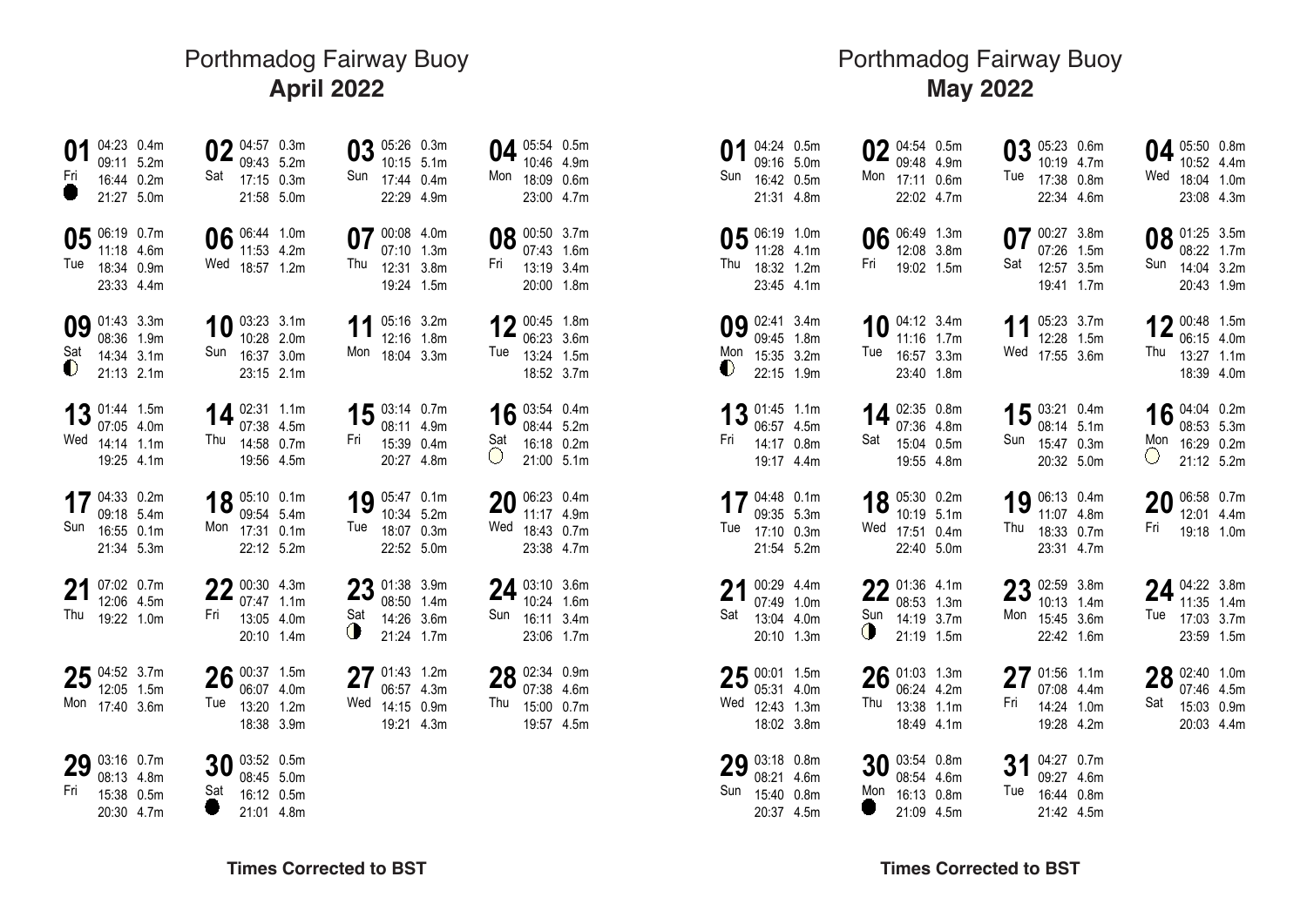## **Criccieth - June 2022** GMT (+1:00) **June 2022** Porthmadog Fairway Buoy

| 01             | 04:59 0.8m<br>10:01 4.5m<br>Wed 17:15 0.9m<br>22:16 4.5m             | Thu               | 02 $^{05:31}_{0.25}$ $^{0.9m}$<br>10:35 4.3m<br>17:45 1.0m<br>22:52 4.3m |                 | 03<br>Fri        | 06:04 1.0m<br>11:13<br>18:17 1.2m<br>23:31 4.2m         | 4.1 <sub>m</sub> | 04<br>Sat | 06:39 1.2m<br>11:53<br>18:51 1.4m                       | 3.9 <sub>m</sub> |
|----------------|----------------------------------------------------------------------|-------------------|--------------------------------------------------------------------------|-----------------|------------------|---------------------------------------------------------|------------------|-----------|---------------------------------------------------------|------------------|
| Sun            | 05 $_{07.40}^{00.13}$ 4.0m<br>07:18 1.4m<br>12:39 3.7m<br>19:31 1.5m |                   | 06 $_{0.027}^{01:04}$ 3.8m<br>08:07 1.5m<br>Mon 13:33 3.5m<br>20:20 1.6m |                 | Tue<br>$\bullet$ | 07 02:01 3.7m<br>09:06 1.6m<br>14:38 3.4m<br>21:25 1.7m |                  |           | 08 03:12 3.7m<br>10:18<br>Wed 15:49 3.5m<br>22:38 1.6m  | 1.6 <sub>m</sub> |
| Thu            | 09 04:20 3.8m<br>11:29 1.5m<br>16:53 3.6m<br>23:50 1.4m              | Fri               | 12:35 1.2m<br>17:50 3.9m                                                 | 10 $05:22$ 4.0m | Sat              | 06:16 4.3m<br>13:34 1.0m<br>18:39 4.2m                  | 11 00:56 1.2m    | Sun       | 12 01:56 0.9m<br>07:04 4.6m<br>14:29 0.8m<br>19:26 4.6m |                  |
|                | 13 02:51 0.6m<br>07:51 4.9m<br>Mon 15:20 0.5m<br>20:11 4.9m          | Tue<br>$\bigcirc$ | 14 $^{03:42}_{09:26}$ 5.0<br>08:36 5.0m<br>16:09 0.4m<br>20:57 5.1m      |                 |                  | 09:23 5.1m<br>Wed 16:56 0.4m<br>21:44 5.1m              | 15 04:32 0.2m    | Thu       | 16 05:20 0.2m<br>10:11 5.0m<br>17:42 0.5m<br>22:34 5.1m |                  |
| Fri            | 17 06:08 0.4m<br>11:02 4.8m<br>18:28 0.6m<br>23:26 4.9m              | Sat               | 11:54 4.5m<br>19:14 0.9m                                                 | 18 06:56 0.6m   | Sun              | 19 00:20 4.6m<br>07:45 0.9m<br>12:51 4.2m<br>20:04 1.1m |                  | Mon       | $20$ 01:22 4.3m<br>08:41 1.1m<br>13:54<br>20:58 1.3m    | 3.9 <sub>m</sub> |
| 21<br>Tue<br>◑ | 02:26 4.1m<br>09:41 1.3m<br>15:02 3.7m<br>22:02 1.4m                 |                   | 22 $^{03:37}$ 3.9m<br>Wed 16:12 3.6m<br>23:08 1.5m                       |                 | Thu              | $23^{04:45}_{11:52}$ 1.4m<br>11:52 1.4m<br>17:17 3.7m   |                  | Fri       | $24^{00:13}$ 1.5m<br>05:46<br>12:52 1.4m<br>18:13 3.8m  | 3.9 <sub>m</sub> |
| Sat            | $25^{01:12}_{06:38}$ 1.4m<br>06:38 4.0m<br>13:44 1.3m<br>19:00 3.9m  | Sun               | $26^{02:02}_{07:22}$ 1.3m<br>07:22 4.1m<br>14:30 1.2m<br>19:41 4.0m      |                 | Mon              | 27 02:48 1.1m<br>08:02 4.2m<br>15:11 1.1m<br>20:19 4.2m |                  | Tue       | 28 03:29 1.0m<br>08:39 4.3m<br>15:49 1.0m<br>20:54 4.3m |                  |
|                | 29 04:07 0.9m<br>09:13 4.3m<br>Wed 16:25 1.0m                        | 30<br>Thu         | 04:44 0.9m<br>09:48 4.3m<br>17:00 1.0m                                   |                 |                  |                                                         |                  |           |                                                         |                  |

### **Criccieth - July 2022** GMT (+1:00) **July 2022** Porthmadog Fairway Buoy

| 01<br>Fri         | 05:20 0.9m<br>10:23 4.3m<br>17:34 1.0m<br>22:39 4.4m            | Sat | 02 $^{05:55}_{10:59}$ 0.9m<br>18:08 1.0m<br>23:16 4.4m       | Sun              | 03 06:31 1.0m<br>11:36 4.1m<br>18:42 1.1m<br>23:55 4.3m           |            | 04        | 07:07 1.1m<br>12:16<br>Mon 19:18 1.2m                       | 4.0m |
|-------------------|-----------------------------------------------------------------|-----|--------------------------------------------------------------|------------------|-------------------------------------------------------------------|------------|-----------|-------------------------------------------------------------|------|
| Tue               | 05 $^{00:37}$ 4.2m<br>07:47 1.2m<br>12:59 3.9m<br>19:58 1.3m    | Wed | 06 01:24 4.1m<br>08:33 1.3m<br>13:49 3.7m<br>20:46 1.4m      | Thu<br>$\bullet$ | 07 $^{02:19}_{00}$ 4.0m<br>09:27 1.4m<br>14:47 3.7m<br>21:44 1.4m |            | Fri       | 08 03:22 3.9m<br>10:31 1.5m<br>15:54 3.7m<br>22:54 1.4m     |      |
| Sat               | 09 04:32 3.9m<br>11:44 1.4m<br>17:04 3.8m                       | Sun | 10 $^{00:10}$ 1.3m<br>05:41 4.1m<br>12:56 1.2m<br>18:10 4.0m | 11               | 06:43 4.3m<br>Mon 14:02 1.0m<br>19:07 4.4m                        | 01:24 1.0m | Tue       | 12 02:29 0.8m<br>07:37 4.6m<br>15:02 0.8m<br>20:00 4.7m     |      |
| Wed<br>$\bigcirc$ | 13 03:30 0.5m<br>08:28 4.8m<br>15:57 0.6m<br>20:50 5.0m         |     | 14 04:24 0.3m<br>09:16 4.9m<br>Thu 16:47 0.4m<br>21:37 5.2m  |                  | 15 $^{05:14}$ 0.2m<br>10:02 5.0m<br>Fri 17:34 0.4m<br>22:25 5.2m  |            | Sat       | 16 06:01 0.3m<br>10:49 4.9m<br>18:19 0.4m<br>23:12 5.1m     |      |
| Sun               | 17 $^{06:46}_{44.67}$ 0.4m<br>11:37 4.7m<br>19:02 0.6m          |     | 18 00:02 4.9m<br>07:29 0.7m<br>Mon 12:25 4.5m<br>19:42 0.8m  | Tue              | 19 00:50 4.6m<br>08:11 0.9m<br>13:15 4.1m<br>20:24 1.1m           |            | Wed<br>0  | $20$ 01:44 4.2m<br>08:56 1.2m<br>14:10 3.8m<br>21:10 1.4m   |      |
| 21<br>Thu         | 02:43 3.9m<br>09:48 1.5m<br>15:12 3.6m<br>22:06 1.6m            | Fri | $22^{03:48}$ 3.7m<br>16:22 3.4m<br>23:13 1.7m                | Sat              | $23^{05:01}$ 3.6m<br>12:00 1.7m<br>17:34 3.4m                     |            | 24<br>Sun | 00:27 1.7m<br>06:10 3.6m<br>13:07 1.6m<br>18:37 3.6m        |      |
|                   | $25^{01:32}$ 1.5m<br>07:05 3.7m<br>Mon 14:03 1.5m<br>19:26 3.8m | Tue | $26^{02:26}$ 1.3m<br>07:50 3.9m<br>14:52 1.3m<br>20:07 4.0m  |                  | $27^{03:14}$ 1.1m<br>08:28 4.1m<br>Wed 15:35 1.1m<br>20:44 4.2m   |            | Thu       | $28^{03:57}$ 1.0m<br>09:03 4.3m<br>16:14 1.0m<br>21:18 4.5m |      |
| Fri               | 29 04:35 0.8m<br>09:35 4.4m<br>16:49 0.9m<br>21:50 4.6m         | Sat | $30^{05:10}$ 0.7m<br>10:07 4.5m<br>17:22 0.8m<br>22:22 4.7m  | 31<br>Sun        | 05:43 0.7m<br>10:38 4.5m<br>17:54 0.8m<br>22:54 4.7m              |            |           |                                                             |      |

22:04 4.4m

21:29 4.4m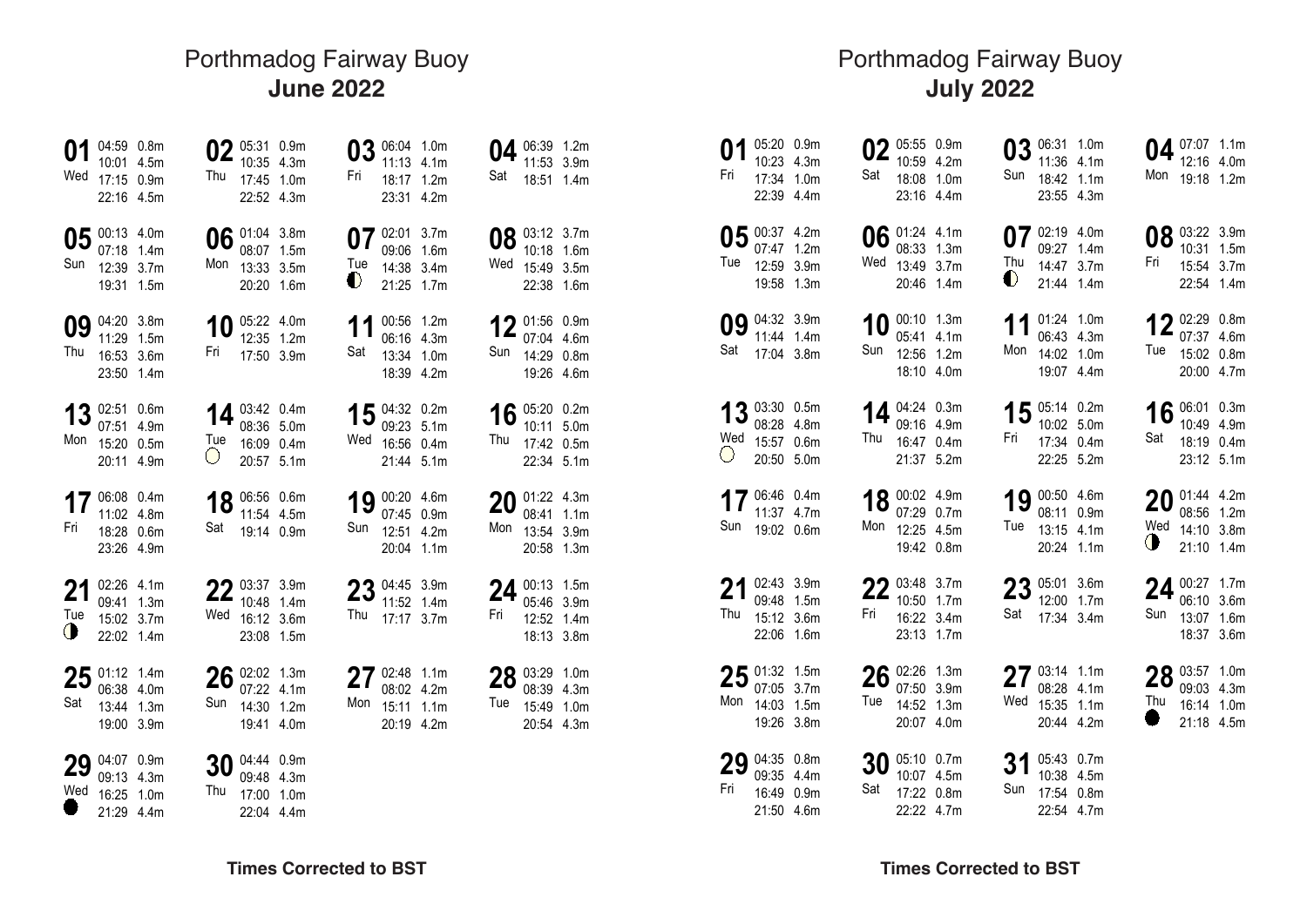#### **Criccieth - August 2022** GMT (+1:00) **August 2022** Porthmadog Fairway Buoy

4.4m 1.1m 4.0m 1.1m

3.8m 1.5m Mon 3.8m

0.3m 5.0m 0.3m 5.3m

0.5m 4.7m  $0.7<sub>m</sub>$ 

3.5m 1.8m 3.3m 1.8m

1.5m 3.8m 1.4m 4.0m

0.5m 4.7m 0.5m 5.0m

| 01<br>Mon        | 06:15 0.7m<br>11:10<br>18:25<br>23:28 4.7m           | 4.5 <sub>m</sub><br>0.8 <sub>m</sub>                     | Tue       | 06:48<br>11:44<br>18:57                    | 0.8 <sub>m</sub><br>4.4m<br>0.9 <sub>m</sub>                                 | 03<br>Wed | 00:04<br>07:22<br>12:22 4.2m<br>19:31                | 4.5m<br>0.9 <sub>m</sub><br>1.0 <sub>m</sub>             | 04<br>Thu      | 00:45<br>07:59<br>13:05<br>20:12 |
|------------------|------------------------------------------------------|----------------------------------------------------------|-----------|--------------------------------------------|------------------------------------------------------------------------------|-----------|------------------------------------------------------|----------------------------------------------------------|----------------|----------------------------------|
| Fri<br>$\bullet$ | 05 01:34 4.1m<br>08:45<br>13:59 3.8m<br>21:02        | 1.3m<br>1.3m                                             | 06<br>Sat | 02:37<br>09:44<br>15:08<br>22:11           | 3.9 <sub>m</sub><br>1.5m<br>3.7 <sub>m</sub><br>1.5 <sub>m</sub>             | Ū<br>Sun  | 03:54 3.8m<br>11:01<br>16:31<br>23:38 1.4m           | 1.6 <sub>m</sub><br>3.6 <sub>m</sub>                     | 08<br>Mon      | 05:20<br>12:28<br>17:54          |
| 09<br>Tue        | 01:06<br>06:35<br>13:48<br>19:02 4.2m                | 1.2m<br>4.0m<br>1.2m                                     | 10<br>Wed | 02:23 0.9m<br>07:34<br>14:53<br>19:56 4.6m | 4.4m<br>0.9 <sub>m</sub>                                                     | 11<br>Thu | 03:24 0.6m<br>08:22 4.7m<br>15:49 0.6m<br>20:42 5.0m |                                                          | 12<br>Fri<br>O | 04:17<br>09:06<br>16:38<br>21:26 |
| Sat              | 05:04 0.1m<br>09:49 5.1m<br>17:23 0.2m<br>22:09 5.4m |                                                          | 14<br>Sun | 05:47<br>10:30<br>18:02 0.3m<br>22:51      | 0.1 <sub>m</sub><br>5.1 <sub>m</sub><br>5.3m                                 | 15<br>Mon | 06:25 0.3m<br>11:10 4.9m<br>18:38 0.4m<br>23:31 5.1m |                                                          | 16<br>Tue      | 07:00<br>11:50<br>19:11          |
| 17<br>Wed        | 00:13 4.7m<br>07:34<br>12:32<br>19:43                | 0.8 <sub>m</sub><br>4.3m<br>1.0 <sub>m</sub>             | 18<br>Thu | 00:57<br>08:07<br>13:17<br>20:18           | 4.3 <sub>m</sub><br>1.2 <sub>m</sub><br>3.9 <sub>m</sub><br>1.3 <sub>m</sub> | Fri<br>0  | 19 01:46 3.9m<br>08:46<br>14:10<br>21:02             | 1.6 <sub>m</sub><br>3.6 <sub>m</sub><br>1.6 <sub>m</sub> | 20<br>Sat      | 02:48<br>09:40<br>15:19<br>22:09 |
| 21<br>Sun        | 04:11<br>11:04<br>16:55<br>23:49 1.9m                | 3.3 <sub>m</sub><br>2.0 <sub>m</sub><br>3.2 <sub>m</sub> | Mon       | 05:49<br>12:37<br>18:19                    | 3.3 <sub>m</sub><br>1.9 <sub>m</sub><br>3.4 <sub>m</sub>                     | 23<br>Tue | 01:11<br>06:54<br>13:43<br>19:13 3.6m                | 1.7 <sub>m</sub><br>3.5 <sub>m</sub><br>1.7 <sub>m</sub> | 24<br>Wed      | 02:11<br>07:39<br>14:35<br>19:53 |
| Thu              | 02:59 1.2m<br>08:13 4.1m<br>15:18<br>20:26 4.3m      | 1.2 <sub>m</sub>                                         | 26<br>Fri | 03:40 0.9m<br>08:44<br>15:55<br>20:56 4.6m | 4.3m<br>0.9 <sub>m</sub>                                                     | 27<br>Sat | 04:16 0.7m<br>09:12 4.6m<br>16:30 0.7m<br>21:26 4.9m |                                                          | Sun            | 04:51<br>09:41<br>17:03<br>21:56 |
| 29<br>Mon        | 05:23 0.4m<br>10:10<br>17:34<br>22:26                | 4.8m<br>0.5 <sub>m</sub><br>5.0m                         | 30<br>Tue | 05:53 0.4m<br>10:40<br>18:04<br>22:58      | 4.8m<br>0.5 <sub>m</sub><br>5.0m                                             | 31<br>Wed | 06:24 0.5m<br>11:13 4.7m<br>18:34 0.6m<br>23:32 4.8m |                                                          |                |                                  |

### September 2022 Porthmadog Fairway Buoy

|           | 01 $^{06:55}_{11:49}$ 4.5m     | Thu 19:06 0.8m                   | Fri | 02 00:12 4.5m<br>19:42 1.0m             | 12:30 4.2m                                         | $\bullet$ | 08:08 1.3m | 03 $^{00:59}$ 4.2m<br>Sat 13:23 3.9m<br>20:29 1.3m                                                                                         |     | 04 $^{02:03}$ 3.8m<br>09:06 1.6m<br>Sun 14:38 3.6m<br>21:44 1.6m |  |
|-----------|--------------------------------|----------------------------------|-----|-----------------------------------------|----------------------------------------------------|-----------|------------|--------------------------------------------------------------------------------------------------------------------------------------------|-----|------------------------------------------------------------------|--|
|           | Mon 16:19 3.5m<br>23:28 1.6m   | 05 $^{03:35}$ 3.5m<br>10:35 1.8m |     |                                         | 06 $^{05:18}$ 3.6m<br>12:20 1.6m<br>Tue 17:54 3.8m |           |            | 07 $^{01:07}_{06:36}$ $^{1.3m}$<br>06:36 3.9m<br>Wed 13:43 1.3m<br>19:00 4.2m                                                              |     | 08 02:20 0.9m<br>Thu 14:46 0.9m<br>19:48 4.7m                    |  |
|           | Fri 15:39 0.5m                 | 20:31 5.1m                       | Sat |                                         | 16:23 0.3m<br>$\bigcirc$ 21:10 5.4m                |           |            | Sun 17:02 0.1m<br>21:46 5.5m                                                                                                               |     | $12^{05:23}_{10:03}$ 5.2m<br>Mon 17:37 0.1m<br>22:22 5.4m        |  |
|           | Tue 18:08 0.3m<br>22:58 5.1m   |                                  |     | Wed 18:36 0.6m<br>23:34 4.7m            |                                                    |           |            | 13 05:57 0.2m $14$ 06:27 0.5m $15$ 06:53 0.8m $16$ 00:12 4.3m<br>Thu 19:02 0.9m                                                            | Fri | 12:28 4.0m<br>19:30 1.3m                                         |  |
| $\bullet$ | Sat 13:13 3.6m<br>20:05 1.6m   |                                  |     | Sun 14:18 3.2m<br>21:10 1.9m            |                                                    |           |            | 17 00:53 3.8m<br>18 03:47 3.4m<br>19 03:17 3.1m<br>19 03:17 3.1m<br>20 05:21 3.1m<br>12.02 2.1m<br>Mon 16:08 3.1m<br>23:10 2.0m            | Tue | 17:54 3.2m                                                       |  |
|           | Wed 13:19 1.8m<br>18:53 3.6m   |                                  |     | Thu 14:10 1.5m<br>19:29 4.0m            |                                                    | Fri       |            | 21 00:47 1.8m 22 01:51 1.5m 23 02:36 1.1m 24 03:14 0.8m<br>14:51 1.1m<br>19:58 4.4m                                                        | Sat | 15:29 0.8m<br>20:27 4.8m                                         |  |
|           | Sun 16:04 0.5m<br>$20:55$ 5.0m |                                  |     | 21:25 5.2m                              | Mon 16:37 0.3m                                     |           |            | 25 03:51 0.6m<br>26 04:24 0.4m<br>27 04:57 0.2m<br>28 05:29 0.3m<br>28 05:29 0.3m<br>10:11 5.0m<br>Tue 17:09 0.2m<br>21:57 5.3m 22:29 5.2m |     | Wed 17:41 0.3m                                                   |  |
|           | Thu 18:12 0.4m                 | $29^{06:00}$ 0.4m<br>10:45 4.9m  | Fri | $30^{06:32}_{11:24}$ 4.7m<br>18:46 0.7m |                                                    |           |            |                                                                                                                                            |     |                                                                  |  |

23:48 4.6m

23:07 4.9m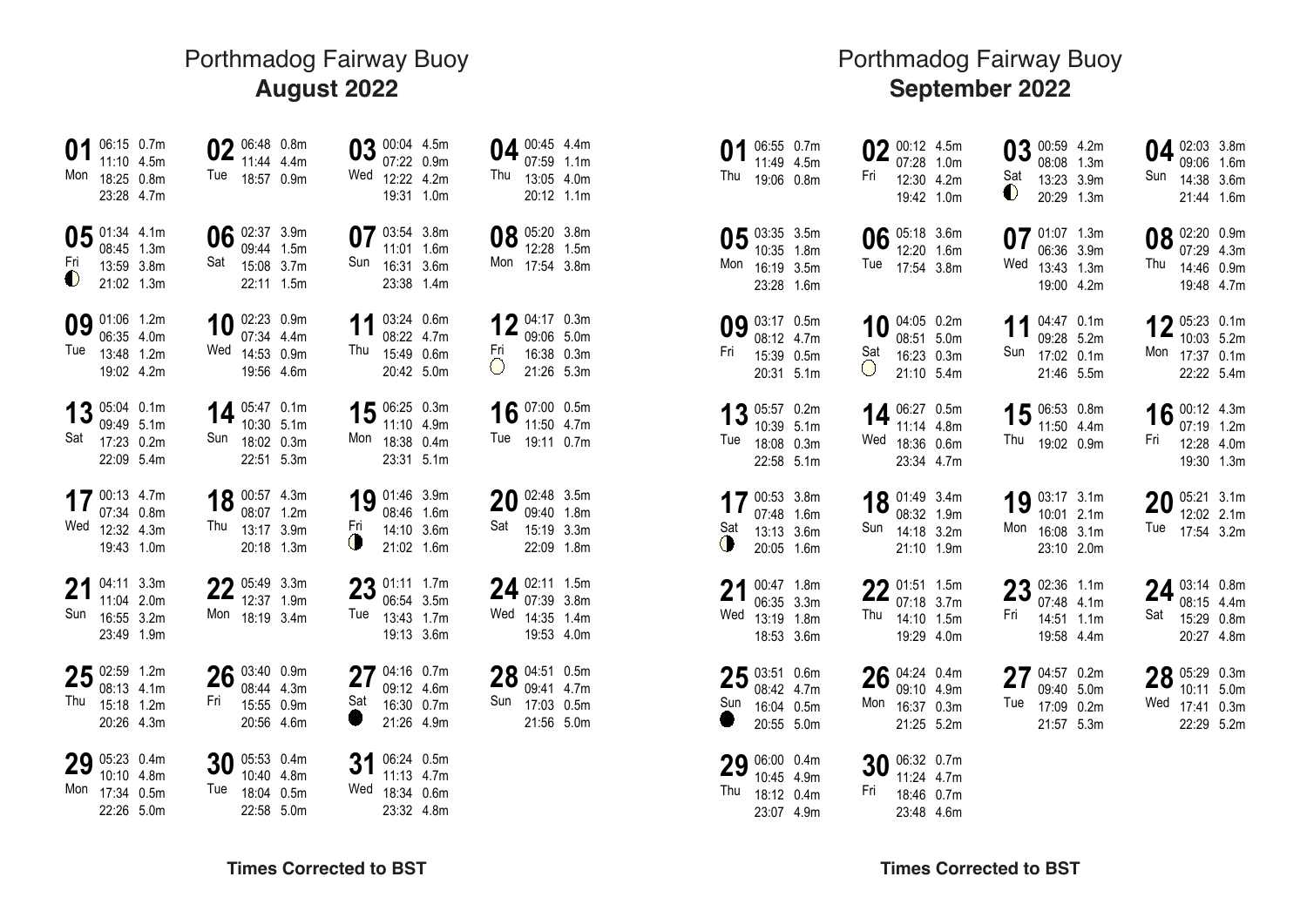### **Criccieth - October 2022** GMT (+1:00)/GMT (+0:00) **October 2022** Porthmadog Fairway Buoy

| Sat              | 01 $^{07:05}$ 1.0m<br>12:08 4.3m<br>19:22 1.0m                     |                             |     | 02 00:38 4.1m<br>07:44 1.3m<br>Sun 13:04 3.9m<br>20:12 1.4m         |                                                         | Mon<br>$\bullet$ | 03 01:46 3.7m<br>08:44<br>14:26 3.6m<br>21:38 1.6m      | 1.7 <sub>m</sub>                             | Tue | 04 $^{03:32}$ 3.4m<br>10:28<br>16:20 3.5m<br>23:33 1.6m               | 1.8 <sub>m</sub> |
|------------------|--------------------------------------------------------------------|-----------------------------|-----|---------------------------------------------------------------------|---------------------------------------------------------|------------------|---------------------------------------------------------|----------------------------------------------|-----|-----------------------------------------------------------------------|------------------|
|                  | 05 $^{05:20}$ 3.5m<br>12:17 1.6m<br>Wed 17:53 3.8m                 |                             | Thu | 06:29 3.9m<br>13:34 1.3m<br>18:50 4.3m                              | 06 $\frac{01:06}{06:20}$ 1.3m                           | Fri              | 07:16 4.3m<br>14:32 0.9m<br>19:34 4.8m                  | 07 $_{02:10}^{02:10}$ 0.9m                   | Sat | 08 03:02 0.5m<br>07:55 4.7m<br>15:20 0.5m<br>20:12 5.1m               |                  |
| Sun<br>$\circ$   | 08:30 5.0m<br>15:59 0.3m<br>20:46 5.3m                             | 09 $_{0.014}^{0.3144}$ 0.3m |     | 09:03 5.1m<br>Mon 16:35 0.2m<br>21:21 5.4m                          | 10 $_{0.913}^{0.421}$ 0.2m 11 $_{0.9135}^{0.4155}$ 0.2m | Tue              | 09:37 5.1m<br>17:07 0.2m<br>21:54 5.2m                  |                                              |     | 12 $^{05:25}_{10:09}$ 5.0m<br>Wed 17:36 0.4m<br>22:27 5.0m            |                  |
|                  | 13 05:52 0.6m<br>10:42 4.7m<br>Thu 18:02 0.6m<br>23:00 4.6m        |                             |     | Fri 18:27 0.9m<br>23:35 4.2m                                        | 14 $^{06:16}_{11:15}$ 0.9m                              | Sat              | 11:51 4.1m<br>18:54 1.3m                                | 15 $^{06:40}$ 1.2m                           |     | 16 00:16 3.8m<br>07:08 1.5m<br>Sun 12:34 3.7m<br>19:29 1.6m           |                  |
| $\bullet$        | 17 01:05 3.4m<br>07:46 1.9m<br>Mon 13:33 3.3m<br>20:27 1.9m        |                             |     | 18 02:25 3.1m<br>09:03 2.1m<br>Tue 15:14 3.1m<br>22:21 2.0m         |                                                         |                  | 11:06 2.1m<br>Wed 17:06 3.2m                            | 19 $\frac{04:30}{11:06}$ $\frac{3.0m}{2.1m}$ | Thu | $20^{00:05}$ 1.8m<br>05:54 3.3m<br>12:32 1.8m<br>18:10 3.6m           |                  |
| Fri              | $21$ 01:10 1.5m<br>06:38 3.6m<br>13:28 1.5m<br>18:51 4.0m          |                             | Sat | 22 01:58 1.2m<br>14:13 1.2m<br>19:23 4.4m                           |                                                         | Sun              | 23 02:39 0.9m<br>07:40 4.4m<br>14:53 0.8m<br>19:53 4.8m |                                              |     | 24 $^{03:18}$ 0.6m<br>08:09 4.7m<br>Mon 15:32 0.5m<br>20:25 5.1m      |                  |
| Tue<br>$\bullet$ | $25^{03:55}_{08:40}$ 50m<br>08:40 5.0m<br>16:09 0.3m<br>20:57 5.3m |                             |     | $26^{04:30}$ 0.2m<br>09:12 5.1m<br>Wed 16:44 0.2m<br>21:30 5.3m     |                                                         | Thu              | 09:47 5.1m<br>17:19 0.2m<br>22:07 5.2m                  | 27 $^{05:04}$ 0.2m                           | Fri | $28^{05:39}_{10:25}$ $5.25$<br>10:25 5.0m<br>17:55 0.4m<br>22:49 4.9m |                  |
| Sat              | 29 06:14 0.7m<br>11:08 4.7m<br>18:33 0.7m<br>23:36 4.5m            |                             | Sun | $30^{05:52}_{10:52}$ 1.0m<br>10:58 4.4m<br>18:16 1.0m<br>23:30 4.0m |                                                         | 31<br>Mon        | 06:36 1.3m<br>12:00 4.0m<br>19:14 1.4m                  |                                              |     |                                                                       |                  |

### **November 2022** Porthmadog Fairway Buoy

| 01<br>Tue<br>$\bullet$ | 00:45 3.6m<br>07:43 1.6m<br>13:27 3.7m<br>20:42 1.6m                 |                              |     | 02 02:26 3.4m<br>Wed 15:09 3.7m<br>22:24 1.5m                                |                                 | Thu              | 03 04:01 3.5m<br>10:59<br>16:33 3.9m<br>23:48 1.2m                            | 1.6 <sub>m</sub>            | Fri               | 04 05:08 3.9m<br>12:11<br>17:28 4.3m                         | 1.2m |
|------------------------|----------------------------------------------------------------------|------------------------------|-----|------------------------------------------------------------------------------|---------------------------------|------------------|-------------------------------------------------------------------------------|-----------------------------|-------------------|--------------------------------------------------------------|------|
| Sat                    | 05 $_{0.47}^{0.0147}$ 0.9m<br>05:53 4.2m<br>13:07 0.9m<br>18:12 4.6m |                              | Sun | 06:33 4.5m<br>13:52 0.7m<br>18:49 4.9m                                       | 06 $_{0.002}^{0.136}$ 0.7m      |                  | 07:07 4.8m<br>Mon 14:31 0.5m<br>19:24 5.0m                                    | $07^{02:16}_{02:22}$ 0.5m   | Tue<br>$\bigcirc$ | 08 02:53 0.4m<br>07:40 4.9m<br>15:07 0.4m<br>19:58 5.0m      |      |
|                        | 08:13 4.9m<br>Wed 15:38 0.4m<br>20:30 4.9m                           | $09$ $\frac{03:25}{00}$ 0.4m | Thu | 08:44 4.8m<br>16:08 0.5m<br>21:02 4.8m                                       | 10 $^{03:55}_{02:14}$ 10        | Fri              | 09:17 4.6m<br>16:36 0.7m                                                      | 11 04:23 0.7m<br>21:37 4.5m | Sat               | 12 $^{04:50}_{09:52}$ 0.9m<br>17:04 1.0m<br>22:11 4.2m       |      |
|                        | 10:28 4.1m<br>Sun 17:34 1.2m<br>22:51 3.8m                           | 13 $05:16$ 1.2m              |     | 11:11 3.8m<br>Mon 18:11 1.5m<br>23:39 3.5m                                   | 14 $^{05:46}$ 1.5m              | Tue              | 12:06 3.5m<br>19:04 1.7m                                                      | 15 $^{06:24}$ 1.7m          | Wed<br>$\bullet$  | 16 $^{00:45}$ 3.2m<br>07:23 1.9m<br>13:21 3.4m<br>20:23 1.9m |      |
|                        | 08:51 2.0m<br>Thu 14:54 3.4m<br>21:57 1.8m                           | 17 $_{0.654}^{02:13}$ 3.1m   | Fri | 10:21 1.8m<br>16:08 3.6m<br>23:10 1.6m                                       | 18 $^{03:42}_{10:21}$ $^{3.2m}$ | Sat              | 11:28 1.6m<br>17:00 3.9m                                                      | 19 04:40 3.5m               | Sun               | $20^{00:07}$ 1.3m<br>05:24 3.8m<br>12:23 1.3m<br>17:40 4.3m  |      |
| 21<br>Mon              | 00:55 1.0m<br>06:00 4.2m<br>13:12 0.9m<br>18:18 4.6m                 |                              | Tue | 22 01:41 0.7m<br>13:58 0.6m<br>18:56 4.9m                                    |                                 | Wed<br>$\bullet$ | 07:13 4.9m<br>14:42 0.4m<br>19:33 5.1m                                        | 23 $_{07:13}^{02:24}$ 0.5m  | Thu               | 24 03:05 0.3m<br>07:51 5.1m<br>15:24 0.2m<br>20:13 5.2m      |      |
| Fri                    | $25^{03:46}_{08:24}$ 6.3m<br>08:31 5.1m<br>16:06 0.2m<br>20:55 5.1m  |                              |     | $26^{04:26}_{00:15}$ $^{0.4m}$<br>09:15 5.1m<br>Sat 16:47 0.3m<br>21:40 4.9m |                                 |                  | 27 $^{05:07}_{10:02}$ $^{0.6m}$<br>10:02 4.8m<br>Sun 17:31 0.6m<br>22:31 4.5m |                             |                   | 28 05:50 0.9m<br>10:57 4.5m<br>Mon 18:21 0.9m<br>23:30 4.1m  |      |
|                        | 29 06:40 1.2m<br>12:01 4.2m<br>Tue 19:19 1.2m                        |                              |     | 30 00:39 3.8m<br>07:41 1.4m<br>Wed 13:16 4.0m                                |                                 |                  |                                                                               |                             |                   |                                                              |      |

**Times Corrected to BST Times Corrected to BST**

20:32 1.4m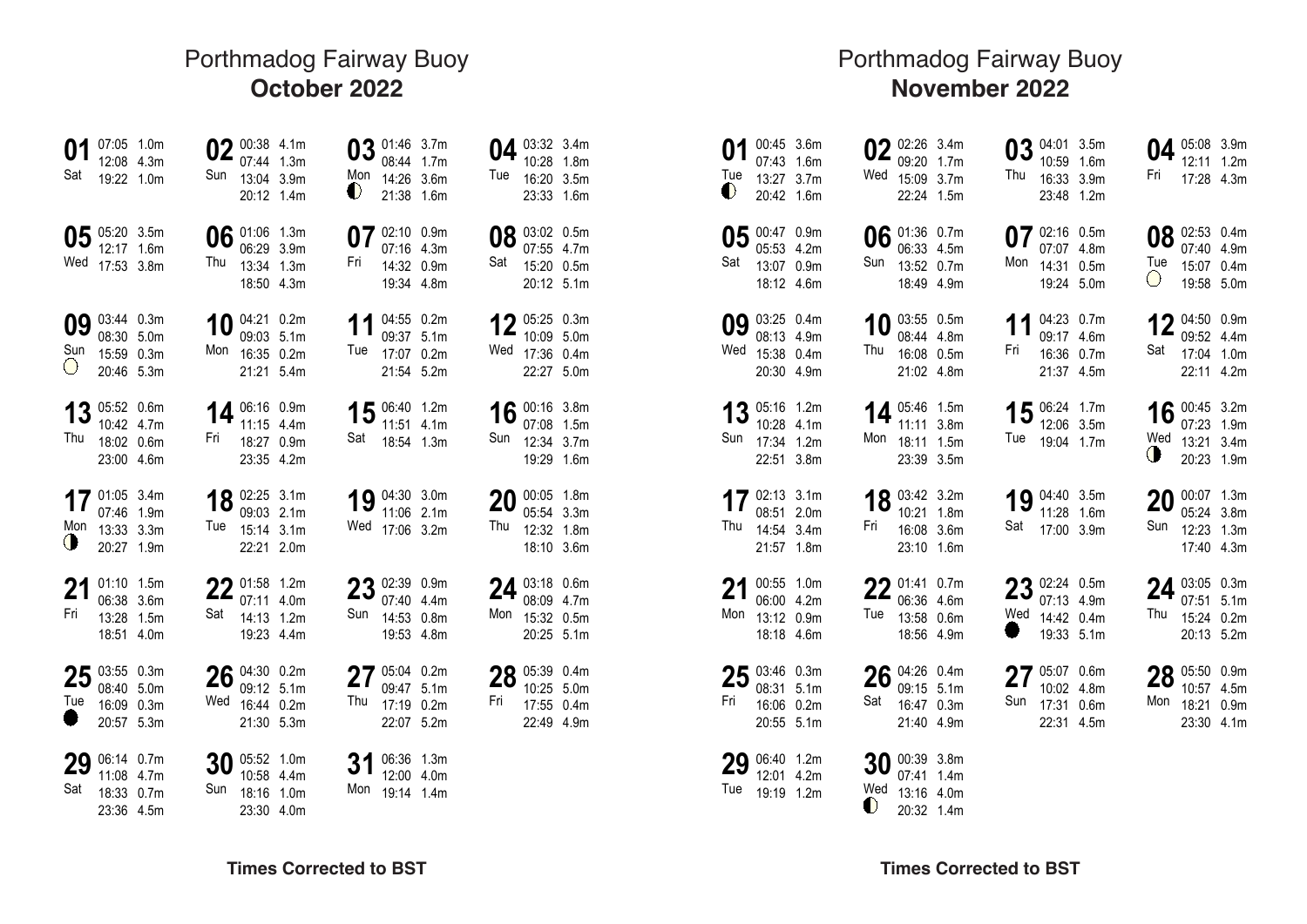#### December 2022 Porthmadog Fairway Buoy

| Thu       | 01 $^{02:00}$ 3.6m<br>08:58 1.5m<br>14:39 3.9m<br>21:54 1.4m            |               | Fri              | 02 03:22 3.6m<br>10:20 1.5m<br>15:55 3.9m<br>23:09 1.3m                   |                                       | Sat              | 03 04:30 3.8m<br>11:32<br>16:57 4.1m                        | 1.3 <sub>m</sub>           | Sun              | $04^{00:11}$ 1.2m<br>05:24 4.0m<br>12:31 1.1m<br>17:46 4.3m  |  |
|-----------|-------------------------------------------------------------------------|---------------|------------------|---------------------------------------------------------------------------|---------------------------------------|------------------|-------------------------------------------------------------|----------------------------|------------------|--------------------------------------------------------------|--|
| Mon       | 05 $_{0.02}^{01:02}$ 1.0m<br>06:08 4.2m<br>13:20 1.0m<br>18:28 4.5m     |               | Tue              | 06 01:46 0.9m<br>06:47 4.4m<br>14:02 0.8m<br>19:05 4.6m                   |                                       | Wed              | 07:22 4.5m<br>14:40 0.7m<br>19:40 4.6m                      | 07 $^{02:25}_{07:22}$ 0.8m | Thu<br>$\circ$   | 08 02:59 0.8m<br>07:55 4.6m<br>15:15 0.7m<br>20:14 4.6m      |  |
| Fri       | 08:29 4.6m<br>15:48 0.7m<br>20:48 4.5m                                  | 09 03:32 0.8m | Sat              | 09:03 4.5m<br>16:21 0.8m<br>21:23 4.4m                                    | 10 $^{04:03}$ 0.9m 11 $^{04:35}$ 1.0m |                  | 09:39 4.4m<br>Sun 16:54 0.9m<br>21:59 4.2m                  |                            |                  | 12 05:06 1.1m<br>10:17 4.3m<br>Mon 17:27 1.1m<br>22:38 4.0m  |  |
| 13<br>Tue | 05:38 1.3m<br>10:57 4.1m<br>18:03 1.3m<br>23:19 3.8m                    |               |                  | 11:42 3.9m<br>Wed 18:45 1.5m                                              | $14$ $^{06:13}$ $^{1.4m}$             | Thu              | $15^{00:09}$ 3.6m<br>06:56 1.6m<br>12:36 3.7m<br>19:37 1.6m |                            | Fri<br>$\bullet$ | 16 01:05 3.4m<br>07:50 1.7m<br>13:38 3.6m<br>20:41 1.7m      |  |
| Sat       | 17 02:14 3.4m<br>09:00 1.7m<br>14:50 3.6m<br>21:55 1.6m                 |               | Sun              | 10:15 1.6m<br>15:56 3.8m<br>23:03 1.5m                                    | 18 $^{03:25}$ 3.4m                    |                  | 11:25 1.4m<br>Mon 16:55 4.0m                                | 19 04:26 3.7m              | Tue              | 20 $^{00:07}$ 1.2m<br>05:20 4.0m<br>12:28 1.1m<br>17:46 4.3m |  |
|           | $21^{01:03}_{06:07}$ 1.0m<br>06:07 4.3m<br>Wed 13:26 0.8m<br>18:33 4.6m |               |                  | 22 01:57 0.7m<br>Thu 14:20 0.5m<br>19:18 4.8m                             |                                       | Fri<br>$\bullet$ | 07:38 4.9m<br>15:11 0.3m<br>20:03 5.0m                      | $23$ 02:47 0.5m            | Sat              | 24 $^{03:35}$ 0.4m<br>08:24 5.1m<br>16:00 0.2m<br>20:49 5.0m |  |
| Sun       | $25^{04:21}_{00:10}$ $5.25$<br>09:10 5.2m<br>16:46 0.3m<br>21:36 4.9m   |               |                  | $26^{05:06}_{00:50}$ $5.5m$<br>09:59 5.1m<br>Mon 17:33 0.4m<br>22:25 4.7m |                                       | 27<br>Tue        | 05:50 0.6m<br>10:50 4.9m<br>18:20 0.6m<br>23:18 4.4m        |                            |                  | 28 06:36 0.9m<br>11:45 4.6m<br>Wed 19:09 0.9m                |  |
| Thu       | 29 00:14 4.1m<br>07:24 1.1m<br>12:45 4.3m<br>20:02 1.2m                 |               | Fri<br>$\bullet$ | 08:19 1.3m<br>13:52 4.0m<br>21:05 1.4m                                    | $30^{01:16}$ 3.9m                     | Sat              | 31 02:27 3.7m<br>09:26 1.5m<br>15:05 3.8m<br>22:15 1.5m     |                            |                  |                                                              |  |

#### **Times Corrected to BST**

#### **January 2023**

#### Porthmadog

|                 |    | <b>HEIGHTS ABOVE CHART DATUM</b><br><b>High Water</b> |             |               |             |        |               |  |
|-----------------|----|-------------------------------------------------------|-------------|---------------|-------------|--------|---------------|--|
| <b>Date</b>     |    | <b>Sunrise</b>                                        | <b>Time</b> | <b>Height</b> | <b>Time</b> | Height | <b>Sunset</b> |  |
| <b>Sunday</b>   | 01 | 08:27                                                 | 03:50       | 3.728m        | 16:21       | 3.959m | 16:12         |  |
| Monday          | 02 | 08:26                                                 | 04:54       | 3.748m        | 17:22       | 3.950m | 16:13         |  |
| Tuesday         | 03 | 08:26                                                 | 05:53       | 3.891m        | 18:17       | 4.041m | 16:15         |  |
| Wednesday       | 04 | 08:26                                                 | 06:44       | 4.098m        | 19:06       | 4.179m | 16:16         |  |
| <b>Thursday</b> | 05 | 08:26                                                 | 07:29       | 4.308m        | 19:48       | 4.317m | 16:17         |  |
| Friday          | 06 | 08:25                                                 | 08:07       | 4.481m        | 20:26       | 4.424m | 16:18         |  |
| Saturday        | 07 | 08:25                                                 | 08:42       | 4.600m        | 21:01       | 4.484m | 16:20         |  |
| <b>Sunday</b>   | 08 | 08:24                                                 | 09:15       | 4.660m        | 21:34       | 4.492m | 16:21         |  |
| Monday          | 09 | 08:24                                                 | 09:46       | 4.666m        | 22:05       | 4.452m | 16:22         |  |
| Tuesday         | 10 | 08:23                                                 | 10:18       | 4.621m        | 22:39       | 4.367m | 16:24         |  |
| Wednesdav       | 11 | 08:22                                                 | 10:54       | 4.532m        | 23:16       | 4.241m | 16:25         |  |
| <b>Thursday</b> | 12 | 08:22                                                 | 11:31       | 4.398m        | 23:54       | 4.079m | 16:27         |  |
| Friday          | 13 | 08:21                                                 | 12:11       | 4.227m        |             |        | 16:28         |  |
| Saturday        | 14 | 08:20                                                 | 00:36       | 3.894m        | 12:56       | 4.036m | 16:30         |  |
| <b>Sunday</b>   | 15 | 08:19                                                 | 01:26       | 3.711m        | 13:51       | 3.852m | 16:31         |  |
| Monday          | 16 | 08:18                                                 | 02:27       | 3.572m        | 14:58       | 3.722m | 16:33         |  |
| Tuesday         | 17 | 08:17                                                 | 03:42       | 3.550m        | 16:12       | 3.726m | 16:35         |  |
| Wednesday       | 18 | 08:16                                                 | 04:53       | 3.721m        | 17:23       | 3.914m | 16:36         |  |
| <b>Thursday</b> | 19 | 08:15                                                 | 05:58       | 4.064m        | 18:27       | 4.239m | 16:38         |  |
| Friday          | 20 | 08:14                                                 | 06:56       | 4.490m        | 19:24       | 4.606m | 16:40         |  |
| Saturday        | 21 | 08:13                                                 | 07:48       | 4.911m        | 20:16       | 4.936m | 16:42         |  |
| <b>Sunday</b>   | 22 | 08:12                                                 | 08:38       | 5.260m        | 21:04       | 5.167m | 16:43         |  |
| Monday          | 23 | 08:10                                                 | 09:24       | 5.487m        | 21:50       | 5.263m | 16:45         |  |
| <b>Tuesday</b>  | 24 | 08:09                                                 | 10:10       | 5.562m        | 22:36       | 5.207m | 16:47         |  |
| Wednesday       | 25 | 08:08                                                 | 10:58       | 5.471m        | 23:23       | 5.008m | 16:49         |  |
| Thursday        | 26 | 08:06                                                 | 11:47       | 5.222m        |             |        | 16:51         |  |
| Friday          | 27 | 08:05                                                 | 00:10       | 4.695m        | 12:35       | 4.850m | 16:52         |  |
| Saturday        | 28 | 08:03                                                 | 00:57       | 4.312m        | 13:25       | 4.405m | 16:54         |  |
| <b>Sunday</b>   | 29 | 08:02                                                 | 01:49       | 3.914m        | 14:22       | 3.954m | 16:56         |  |
| Monday          | 30 | 08:00                                                 | 02:51       | 3.567m        | 15:30       | 3.587m | 16:58         |  |
| Tuesday 31      |    | 07:59                                                 | 04:06       | 3.372m        | 16:43       | 3.423m | 17:00         |  |

Copyright Information: All Tidal Data is © Crown Copyright. Reproduced by permission of the Controller of Her Majesty's Stationery Office and the UK Hydrographic Office (www.ukho.gov.uk). No tidal data may be reproduced without the expressed permission of the ukho licencing department.

Disclaimer: Tidal Predictions are provided for use by all water users though the providers of this table can not be held accountable for the accuracy of this data or any accidents that result from the use of this data. Time Zone Information: All Tidal Predictions above are displayed in GMT/BST